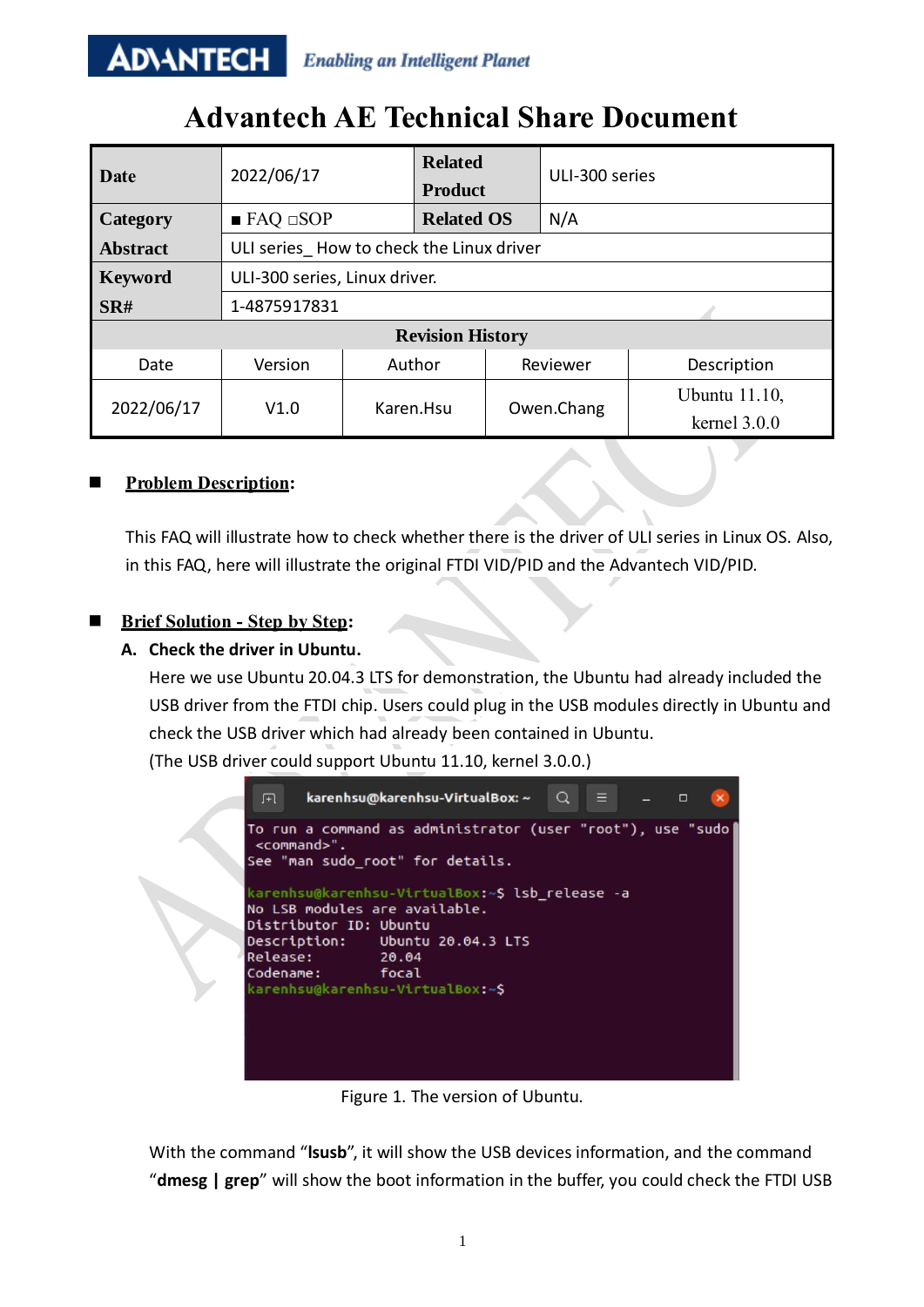#### **ADVANTECH Enabling an Intelligent Planet**

serial device converter that is included in the Linux source code and connected to the USB port successfully. And, the command "**lsmod**" will show all the modules connected to the OS systems. By these three commands, we could see the ULI modules connected to the system successfully and driver is already installed in the Linux source code.

| karenhsu@karenhsu-VirtualBox: ~<br>Q<br>$\equiv$ $ \sigma$<br>田                                                                                                                                            |  |
|------------------------------------------------------------------------------------------------------------------------------------------------------------------------------------------------------------|--|
| karenhsu@karenhsu-VirtualBox:~\$ lsusb<br>Bus 001 Device 002: ID 80ee:0021 VirtualBox USB Tablet                                                                                                           |  |
| Bus 001 Device 004: ID 0403:6001 Future Technology Devices International, Ltd F<br>T232 Serial (UART) IC                                                                                                   |  |
| Bus 001 Device 001: ID 1d6b:0001 Linux Foundation 1.1 root hub<br>karenhsu@karenhsu-VirtualBox:~\$ dmesg   grep FTDI<br>397.768225] usbserial: USB Serial support registered for FTDI USB Serial Dev<br>E. |  |
| ice<br>E.<br>397.775046] ftdi_sio 1-1:1.0: FTDI USB Serial Device converter detected                                                                                                                       |  |
| $\mathbb{I}$<br>397.811241] usb 1-1: FTDI USB Serial Device converter now attached to ttyUSB<br>$\theta$                                                                                                   |  |
| E.<br>767.796069] ftdi sio ttyUSB0: FTDI USB Serial Device converter now disconnec<br>ted from ttyUSB0                                                                                                     |  |
| [700824.484520] ftdi sio 1-1:1.0: FTDI USB Serial Device converter detected<br>[700824.507566] usb 1-1: FTDI USB Serial Device converter now attached to ttyUS<br>B <sub>0</sub>                           |  |

Figure 2. Check the ULI USB driver in Ubuntu.

جي تا

| 丑                                                                               |                | $Q_{\parallel}$ =<br>karenhsu@karenhsu-VirtualBox: ~<br>$\mathbf{x}$<br>ō    |  |  |  |  |  |
|---------------------------------------------------------------------------------|----------------|------------------------------------------------------------------------------|--|--|--|--|--|
| [<br>0                                                                          |                | 397.811241] usb 1-1: FTDI USB Serial Device converter now attached to ttyUSB |  |  |  |  |  |
| ſ.                                                                              |                | 767.796069] ftdi_sio ttyUSB0: FTDI USB Serial Device converter now disconnec |  |  |  |  |  |
| ted from ttyUSB0                                                                |                |                                                                              |  |  |  |  |  |
| [700824.484520] ftdi_sio 1-1:1.0: FTDI USB Serial Device converter detected     |                |                                                                              |  |  |  |  |  |
| [700824.507566] usb 1-1: FTDI USB Serial Device converter now attached to ttyUS |                |                                                                              |  |  |  |  |  |
| BΘ                                                                              |                |                                                                              |  |  |  |  |  |
| karenhsu@karenhsu-VirtualBox:~\$ lsmod                                          |                |                                                                              |  |  |  |  |  |
| Module                                                                          |                | Size Used by                                                                 |  |  |  |  |  |
| btrfs                                                                           | 1388544        | $\boldsymbol{\theta}$                                                        |  |  |  |  |  |
| blake2b_generic                                                                 | 20480 0        |                                                                              |  |  |  |  |  |
| хог                                                                             |                | 24576 1 btrfs                                                                |  |  |  |  |  |
| zstd_compress                                                                   | 176128 1 btrfs |                                                                              |  |  |  |  |  |
| raid6 pq                                                                        |                | 114688 1 btrfs                                                               |  |  |  |  |  |
| ufs                                                                             | 81920          | $\theta$                                                                     |  |  |  |  |  |
| qnx4                                                                            | 16384          | 0                                                                            |  |  |  |  |  |
| hfsplus                                                                         | 110592 0       |                                                                              |  |  |  |  |  |
| hfs                                                                             | 61440 0        |                                                                              |  |  |  |  |  |
| minix                                                                           | 36864          | $\boldsymbol{\theta}$                                                        |  |  |  |  |  |
| ntfs                                                                            | 106496 0       |                                                                              |  |  |  |  |  |
| msdos                                                                           | 20480 0        |                                                                              |  |  |  |  |  |
| jfs                                                                             | 188416 0       |                                                                              |  |  |  |  |  |
| xfs                                                                             | 1515520        | $\theta$                                                                     |  |  |  |  |  |
| libcrc32c                                                                       |                | 16384 2 btrfs, xfs                                                           |  |  |  |  |  |
| cpuid                                                                           | 16384          | $\theta$                                                                     |  |  |  |  |  |
| ftdi_sio                                                                        | 61440          | $\boldsymbol{\theta}$                                                        |  |  |  |  |  |
| uchcarial                                                                       |                | $57344$ 1 ftdi cin                                                           |  |  |  |  |  |

Figure 3. Checking the USB devices in Ubuntu.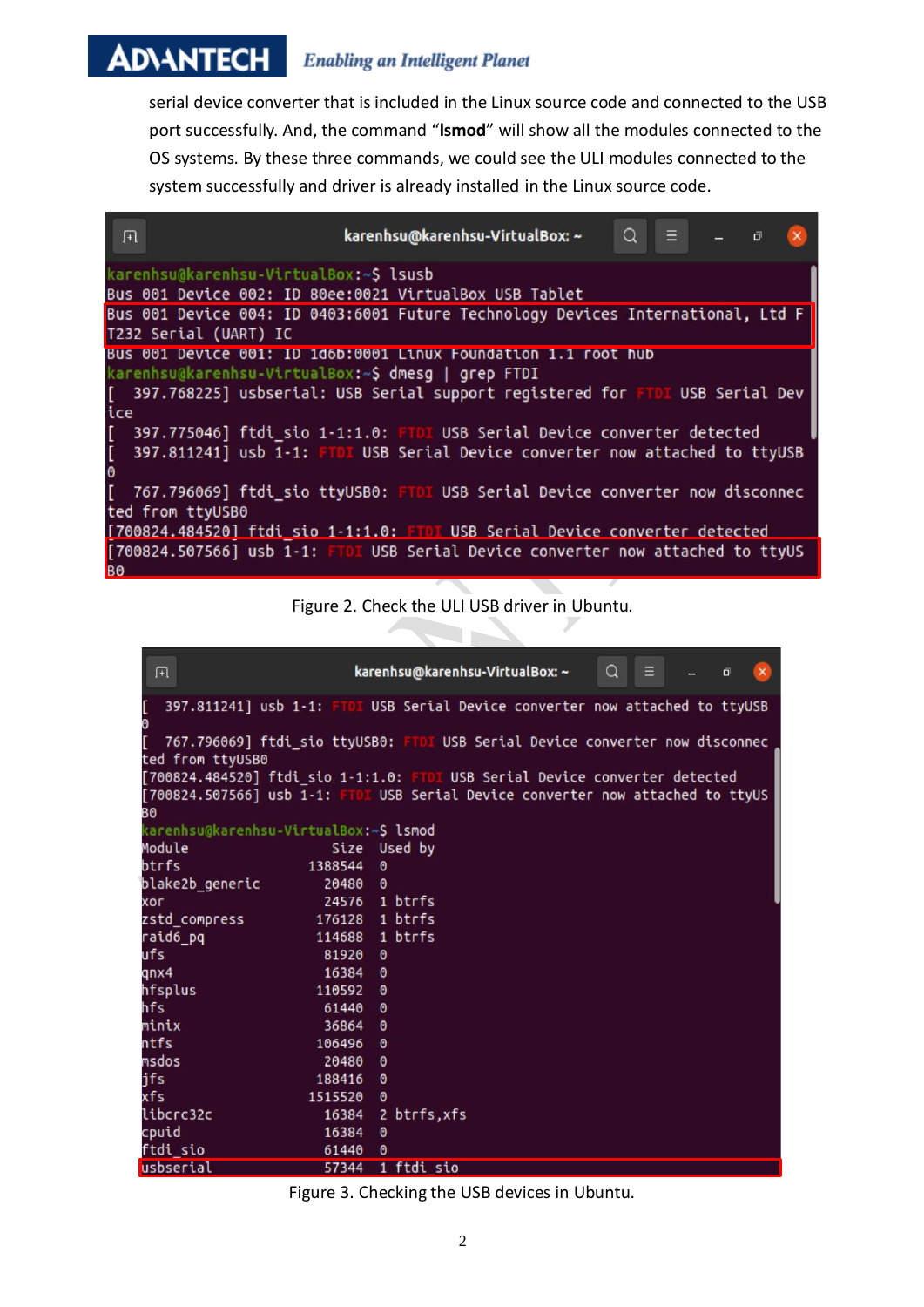#### AD\4NTECH **Enabling an Intelligent Planet**

We could see the VID in Fig. 2 shows "0403" which is the FTDI original VID. In Fig. 4, there is Advantech VID "0856" and PID "ac03".





If you are using the virtual box and didn't see the USB driver after the command "lsusb". please check the USB filter in the Virtual box settings as Fig. 5 and Fig. 6. after you plug in the ULI devices to your computer. You could add the USB driver into the filter and reboot the system then check the USB driver in Ubuntu.



Figure 5. Setting in Virtual Box.